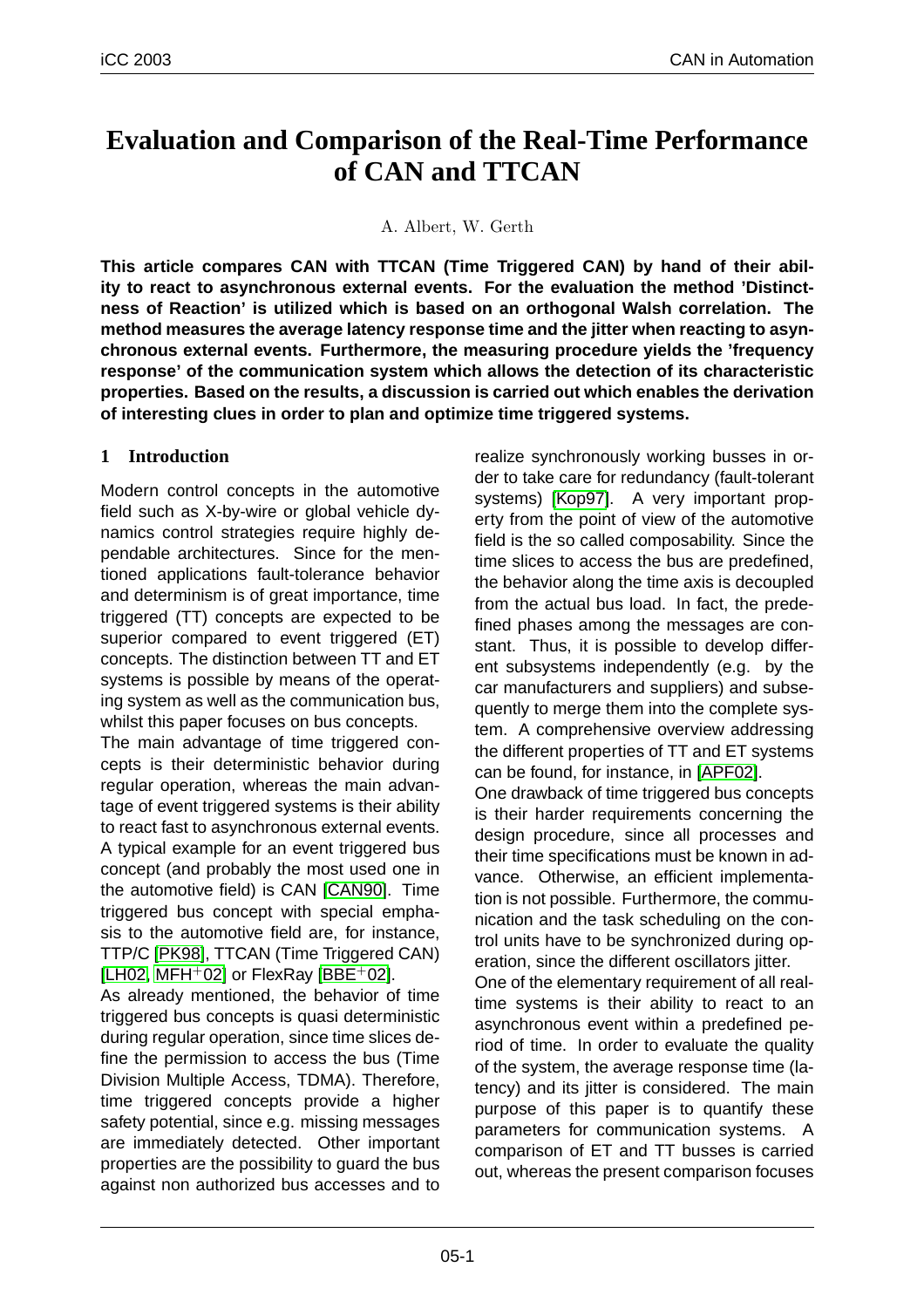<span id="page-1-0"></span>merely on the response to asynchronous external events and neglects other important attributes like fault-tolerance or timeliness guarantees. Obviously, for this comparison ET busses have an advantage over TT busses. Thus, the examination should also show which price one has to pay for the higher safety in terms of the reactivity. This paper is organized as follows:

Section 2 describes the test scenario for the evaluation of the real-time response. Further, the qualitative behavior of ET and TT busses is theoretically analyzed. Section 3 shortly sketches how the measurement is carried out. The utilized method yields the average latency response time and the jitter when a system is reacting to an asynchron[ou](#page-3-0)s external event. Afterwards, section 3 presents results for CAN (as an example for an ET bus concept) and TTCAN (TT bus concept). Finally, section 4 gives a summ[ar](#page-3-0)y and a discussion.

#### **2 Test scen[ari](#page-6-0)o**

For the following examination the cooperative communication between two control units is considered. The inspected test scenario looks as follows:

A critical situation occurs and corresponding sensor signals reach the control unit A (in the following ECU A). Now ECU A informs an-



 $t_4$ : start of response by ECU B

 $t_5$ : reception of message by ECU A

Figure 1: Test scenario along the time axis and definition of the latency  $\tau$ 

other control unit B about the critical situation

and waits for its reply. Thus in total the cycle  $A \rightarrow B \rightarrow A$  is examined. Figure 1 illustrates this scenario along the time axis.

At  $t = t_0$  the critical situation occurs and is immediately available to ECU A. The transmission of the corresponding message to ECU B can take place not until  $t_1$ . Reasons for this latency  $T_1 = t_1 - t_0$  are manifold. On the one hand there is a time demand for the computation at ECU A. On the other hand one has to wait for the permission to access the bus. Subsection 2.1 will explain the different compositions of the latency  $T_1$  for event and time triggered systems. The duration  $T_2$  is the transmission time on the bus which depends on the data rate and the length of the message. The reception of the message by ECU B is finished at  $t_2$ . The information processing takes place until  $t_3$ . Afterwards, a response for A is required. The permission to access the bus is received at  $t_4$ . The scenario ends at  $t_5$  when ECU A receives the response from ECU B.

Since external (environmental) events occur asynchronously, the time at which the critical situation appears is not known in advance. Therefore,  $T_1$  and  $T_4$  are quite susceptible for jitter.

### **2.1 Origin of jitter**

As shown above the overall latency  $\tau$  is composed of the latencies  $T_1, \ldots, T_5$ . Particularly, the latencies  $T_1$  and  $T_4$  depend on the bus concept. Therefore, a more detailed examination is carried out for  $T_1$  and  $T_4$ .

Figure 2 illustrates qualitatively the behavior along the time axis for an ET and a TT bus concept. The upper part shows a situation for CAN, where the critical situation occurs at an arbi[tra](#page-2-0)ry instance of time. Particularly, the bus can be occupied if a transmission is currently in progress. Then ECU A has to wait for the next arbitration and receives in the best case the permission to the bus in this next arbitration. The cycle  $A \rightarrow B \rightarrow A$  then starts. For this situation to happen it is assumed that the message of ECU A possesses the highest priority compared to all other messages during the arbitration. Summarizing, the following influences are of importance:

bus work load and message priority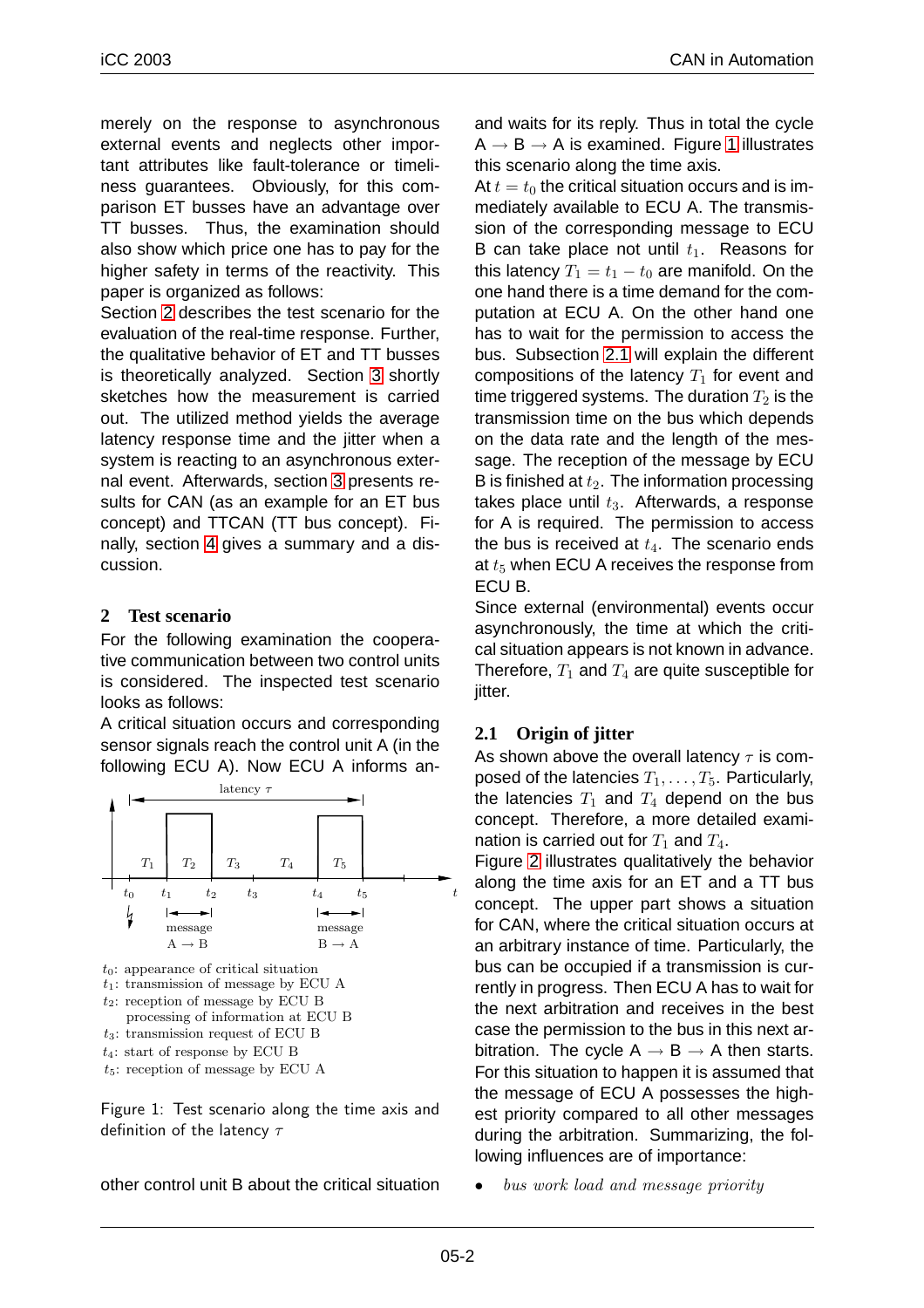<span id="page-2-0"></span>

Figure 2: Qualitative response along the time axis for an ET (in this example shown for the CAN bus) and a TT bus

#### • maximum length of message and data rate

The lower part of figure 2 shows the qualitative behavior of a TT bus when reacting to an asynchronous event. For a TT architecture the instance of time at which the message is transmitted in the cycle is well defined. In the worst case, after the occurrence of the critical situation one has to wait an entire cycle, if the respective time slot has just passed. After this idle time it is guaranteed that the transmission will take place. Therefore, for the inspected scenario at least a guaranteed upper bound can be given. Summarizing, the following influences are of importance:

- *cycle structure, cycle time*
- position and counts within cycle
- data rate

Since TTCAN also allows the definition of free arbitration windows, there is better way to react to asynchronous events<sup>1</sup>. This feature is not considered here, because our aim is to guarantee a clear comparison of ET and TT bus concepts.

If one is concerned to evaluate the real-time performance on the basis of the shown scenario, usually three questions arise:

1.) Does the system react to all critical situations?

2.) Of what magnitude is the average delay  $\tau$  of the system?

3.) How reliable is the system's response with respect to time? I.e., of what magnitude is the jitter?

To all three questions, the 'Distinctness of Reaction' (DoR) is able to give a quantitative answer [Wol02, WAG03, AWG03].

The method is based on an orthogonal Walsh correlation and yields a reliability measure given by the average latency response time and t[he jitter when reacting to](#page-7-0) asynchronous external events. The measurement of the DoR was originally developed for the evaluation and comparison of different real-time operating systems. As presented in [AWG03] it is possible also to evaluate communication systems by this method. Due to lack of space a detailed description of the measuring procedure is not possible in the written [paper but](#page-7-0) will be explained in the oral presentation.

In order to measure the DoR, the communication system is excited by a rectangular signal  $i(t)$  of known frequency. This excitation simulates the occurrence of the critical situation. After the described cycle  $A \rightarrow B \rightarrow A$  the system reacts in a predefined manner with its response  $x(t)$ . The signals  $i(t)$  and  $x(t)$  are processed by a digital circuit, implemented on a CPLD (Complex Programmable Logic Device) which allows to quantify the DoR. For the performed measurements the DoR can take on values from 100% (no jitter) to 0% (at least sporadic loss of excitations).

Not only the determination of a solely value is carried out (constant frequency of the ex-

 $1B$ Besides, CAN in general can be viewed as a subset of TTCAN if the mandatory reference messages are not taken into account!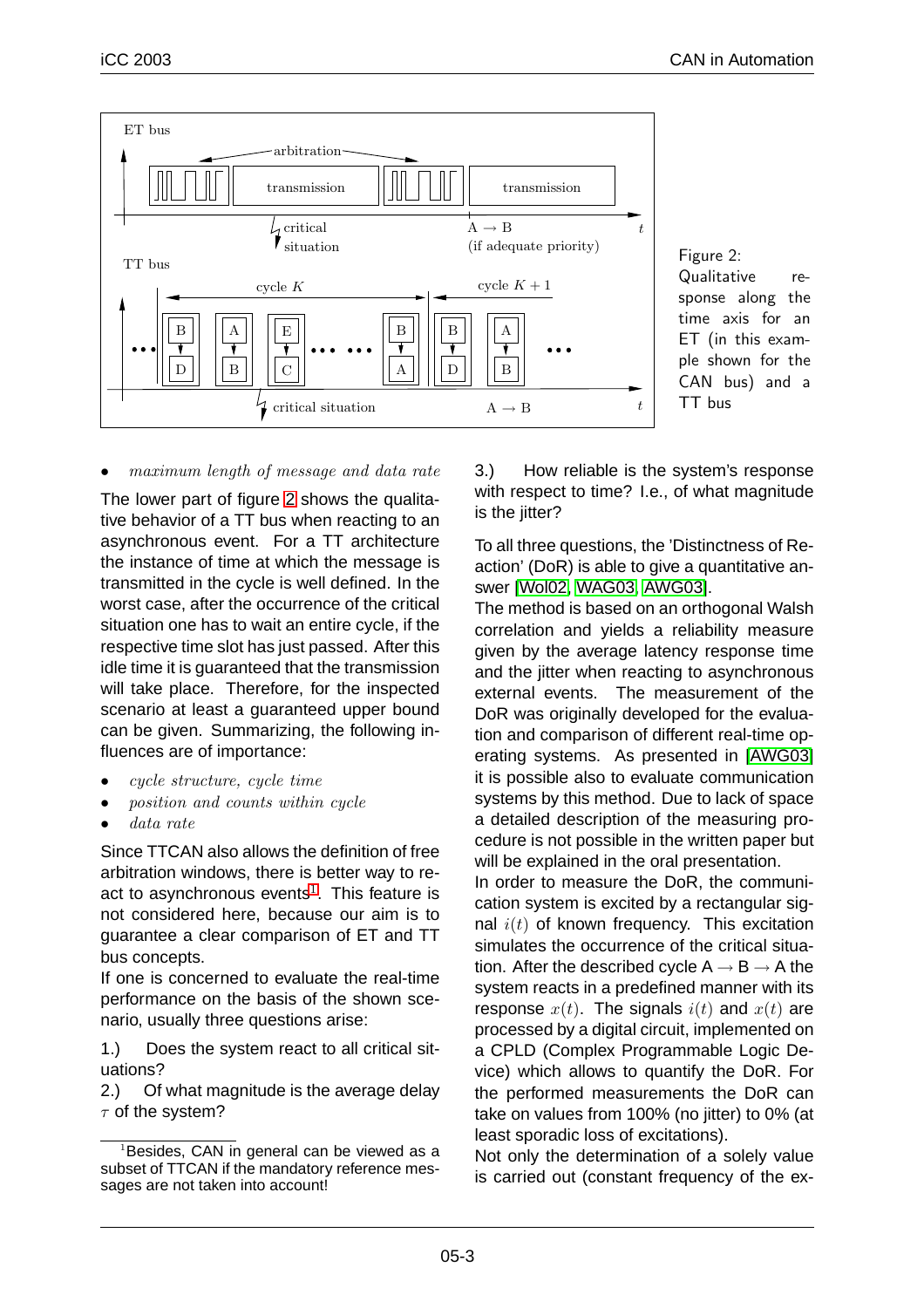<span id="page-3-0"></span>citation  $i(t)$ ), but the recording of an entire frequency response. A frequency response is known to consist of an amplitude response and a phase response. The DoR determines the amplitude response. The phase response is determined by the average response time  $\tau$ . In order to achieve a standard of comparison a normalization is carried out and the 'average skew'

$$
s=-\tau/T
$$

is introduced. The skew  $s$  is scaled downwards from 0% to -100%. This choice allows to evaluate the system's quality from the plot by the simple rule

'the higher, the better'.

This rule in the same manner holds true for the comparison by hand of the DoR plots. Further explanations concerning the DoR can be found in the listed literature.

## **3 Results**

This article compares CAN as an example for an event triggered bus protocol with TTCAN which serves as an example for a time triggered concept. The basic differences where explained in section 2.1 and should now be verified by the aid of real measurements.

# **3.1 CAN**

Figure 3 shows on th[e lef](#page-1-0)t hand side the configuration for the examination of CAN. A micro controller board is utilized which is based on the Motorola MPC555 and the real-time operatin[g s](#page-4-0)ystem RTOS-UH [Ger99]. Since the micro controller itself offers two built-in CAN controllers, there is no need for an extra hardware except the CPLD. Figure 4 illustrates the CAN results for different lo[ads. Fo](#page-7-0)r all the following measurements the data rate is fixed to 250 kbit/s and the message length equals 2 byte user data. Furthermore, figure 4 also includes a result for TTCAN; the corresponding interpretation is described in section 3.2.

Three load assumptions where examined for CAN:

Scenario Sc1 For scenario Sc1 there is no load. Measuring the time dema[nd fo](#page-4-0)r the cycle  $A \rightarrow B \rightarrow A$  gives 0.774ms which corresponds to a maximum realizable excitation frequency of 1291Hz. As can be seen in fig-



Figure 4: DoR (top) und skew (bottom) for CAN and TTCAN (both at the rate 250 kbit/s).

ure 4, the system reaches very closely this limit. This result can also be deduced from the skew which reaches -100%. At this frequency the system reacts exactly at the instance of time of the next trigger. The curve of the skew is nearly linear, which indicates a highly regular behavior. Deviations are due to measurement uncertainties and background functions of the operating system, which are more noticed at higher excitation frequencies of  $i(t)$ . An example of an essential background function is the timer interrupt of the operating system.

Scenario Sc<sub>2</sub> For scenario Sc<sub>2</sub> there is a burden of the bus by low priority messages which are send by CAN node A cyclically every millisecond. There are distinct resonances for the frequencies 250, 500 and 1000Hz (in fact, there are such resonances for every integer factor of 1000Hz, i.e. also for 125Hz, 62.5Hz etc.). The reason for this phenomenon is explained in figure 5. Since background load and excitation frequency are syn-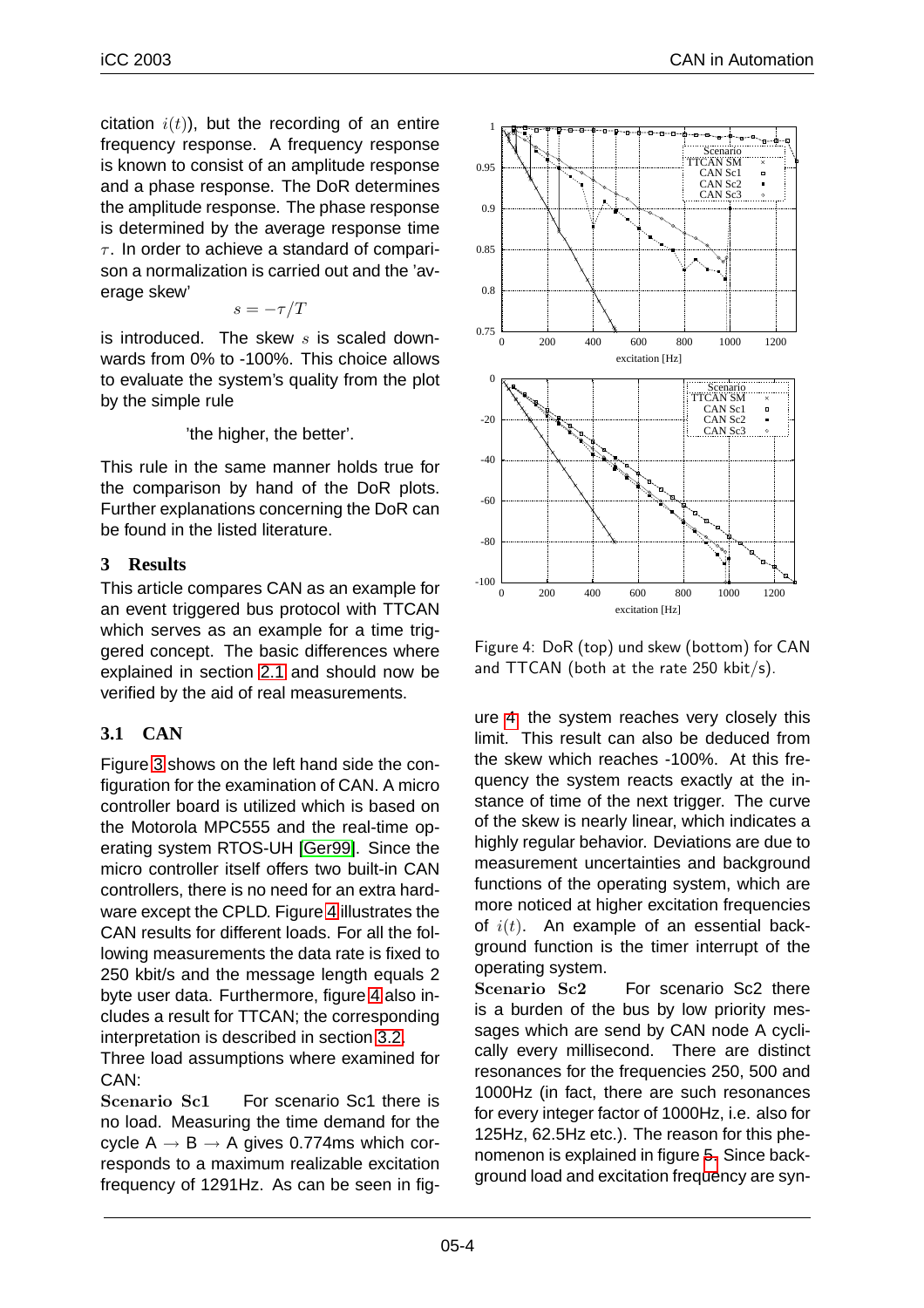<span id="page-4-0"></span>

Figure 3: Configuration for the evaluation of CAN (left) and TTCAN (right)

chronous, there is no delay due to the background load and thus there is no jitter.



Figure 5: Synchronous background load and excitation

Scenario Sc3 Finally, for scenario Sc3 the micro controller is burdened by its serial interface. For that purpose the interface is parameterized such that an interrupt is generated after the reception of each single character (1 byte). For the serial data rate of 9600 baud and a continuous data stream there is a load of approximately 1000 IR/s. As can be recognized in figure 4 again jitter arise, since the micro controller is interrupted during the processing of the messages of the  $A \rightarrow B \rightarrow A$ cycle. Thus, not only load on the bus but also on the micro con[tro](#page-3-0)ller generates jitter.

# **3.2 TTCAN**

The right hand side of figure 3 already showed the configuration for measuring the TTCAN bus. The configuration is based on two micro controller boards (Motorola 68HC08). Additionally, stand-alone chips of Robert Bosch GmbH are mounted on the boards. They implement the TTCAN protocol [Har02]. The package of a micro controller board and a TTCAN chip represents a communication node (ECU). One of the nodes represents the master<sup>2</sup> (corresponds with node A), the other node serves as the slave (corresponds with node B). The excitation of the system is performed by the already mentioned micro controller board on the basis of the MPC555. This board also carries out the evaluation of the measurement via its serial interface.

For time triggered bus concepts the communication structure is defined in advance and generally not modified during operation. For that purpose the TTCAN chips are initialized at start-up; afterwards, they operate autonomously. Merely the data of the messages may be modified during operation. Figure 6 demonstrates a simple communication structure with two messages (besides the reference message) in every cycle. This cycle is illustrated from the point of view of the master wh[ere](#page-5-0) double framed boxed mark actions of the master node. Within the cycle at first the message of the slave (node B) is defined and afterwards the message of the master (node A). Thus, from the point of view of the master, the cycle consists first of a receive message and then of a transmission message. In the following this constellation is called the scenario SM. The cycle time equals 1ms which

<sup>&</sup>lt;sup>2</sup>The master node is a dedicated node of the TTCAN bus which is responsible for the transmission of the so called reference message. All participating nodes carry out the time synchronization with the aid of the reference message. Further information can be found, for instance, in  $[LHO2, MFH<sup>+</sup>02].$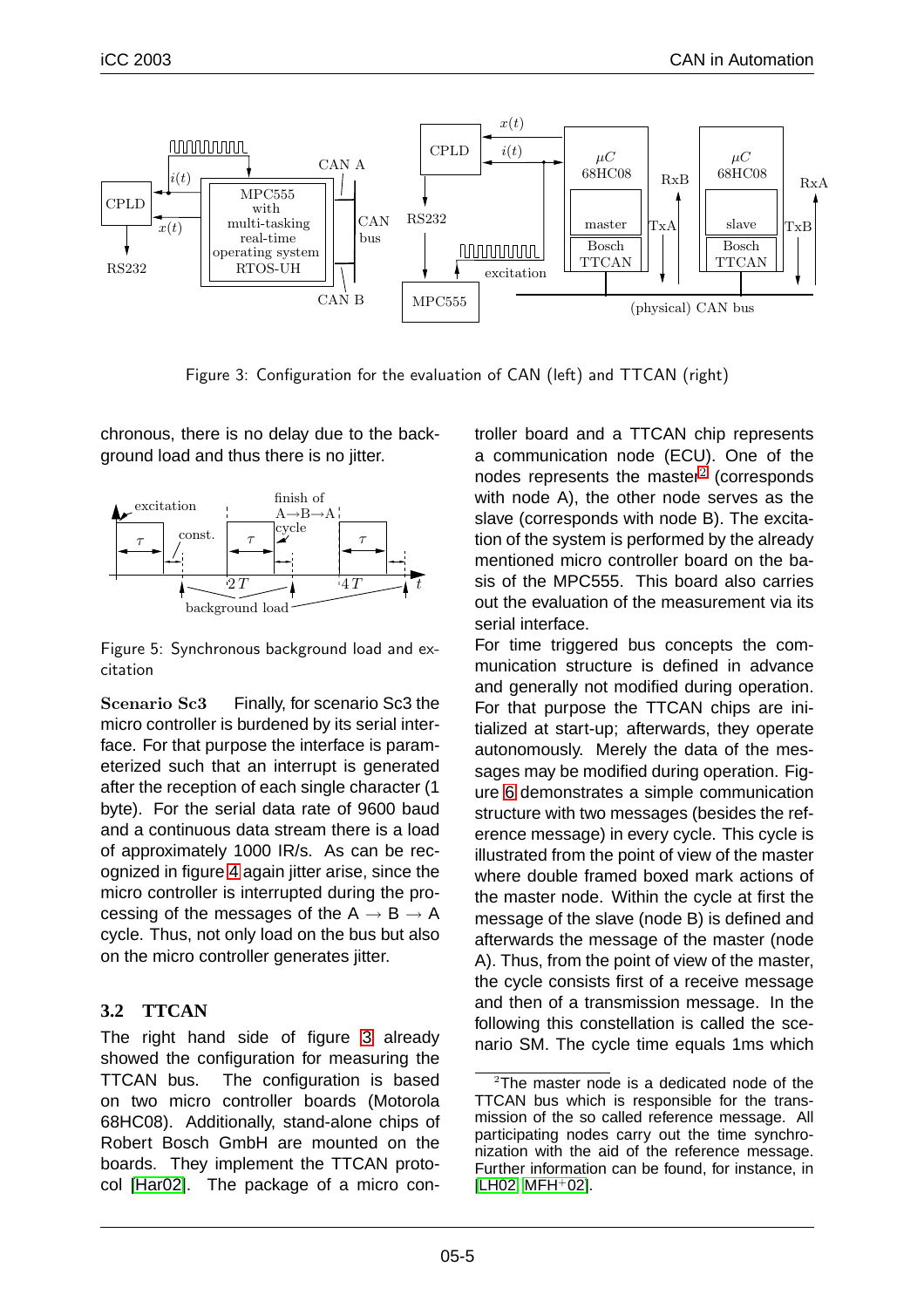<span id="page-5-0"></span>

for the chosen message length gives a bus load of 95.6% if the reference message is considered in the calculation and 66.4% otherwise. The results were already presented in figure 4. As could be expected beforehand, the maximum excitation frequency is 500Hz, since the inspected cycle  $A \rightarrow B \rightarrow A$  at least requires two communication cycles. Higher frequen[cie](#page-3-0)s lead to the missing of triggers.

Again resonances are detected but here for every integer factor of 500Hz. At this frequencies the excitation and the cycle structure are synchronous. Both, the DoR as well as the skew show a linear characteristic, which indicates a regular behavior. Figure 6 allows the estimation of the expected latencies for the scenario SM as follows:

• The excitation  $i(t)$  can occur at any instance of time within the cycle. Therefore, the average response time of the master equals  $500\mu s \pm 500\mu s$ .

• There is a demand of an entire cycle until the master receives the answer message. This additionally generates a latency of 1000  $\mu s$  (corresponds to the cycle time).

• Finally, one has to wait for the completion of the interrupt service routine (IRSR), until the expected reaction at the output  $x(t)$  is recognized. (The defined reaction of the system is a toggling of the output  $x(t)$ . More details can be found in [WAG03, AWG03].)

Neglecting the run time of the IRSR one has to expect in total a latency of

$$
1500\mu s \pm 500\mu s \quad .
$$

At  $f = 500$ Hz one could expect an average latency of  $-1500/2000 = -75%$ . The difference to the measured value of -80% is due to the time demand for the IRSR.

Now the cycle structure is modified such that the slave is allowed to access the bus twice in every cycle. The cycle time is set to 2ms which yields a bus load of 64.4% (with reference message), resp. 49.8% (without reference message). For the structure of the communication now three constellations are pos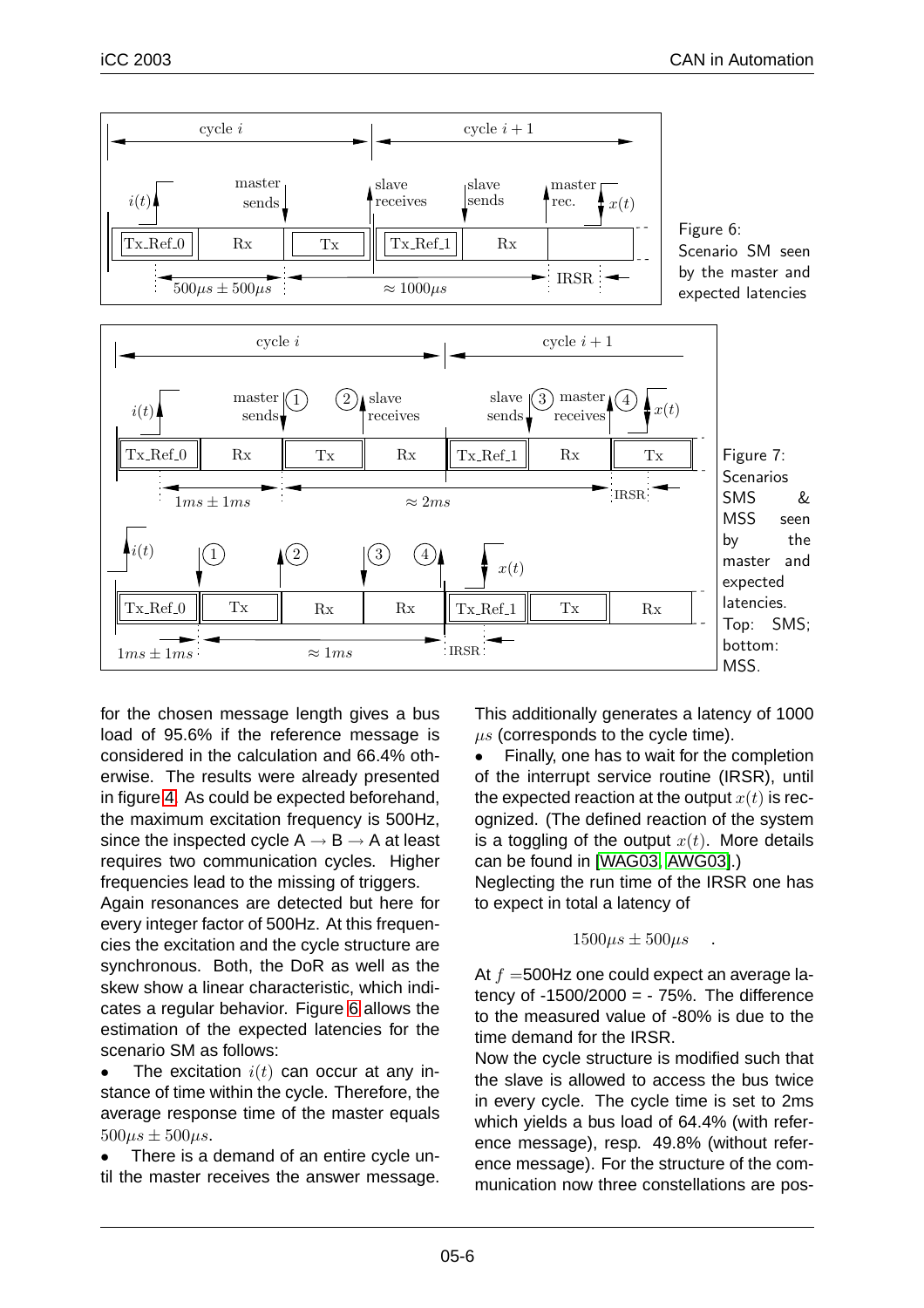<span id="page-6-0"></span>sible: SMS, MSS and SSM. Within our studies the scenarios SMS and MSS were further examined. Figure 7 shows both scenarios from the point of view of the master. The encircled numbers show the corresponding actions in both scenarios. Theoretically, for the scenario SMS one [ha](#page-5-0)s to expect a latency of  $3ms \pm 1ms$  and for the scenario MSS a latency of  $2ms \pm 1ms$ , respectively. At this the assumption is made that the micro controller of the slave is too slow in order to react in the time slot immediately following the time slot of the master's message. In fact, the slave has to wait for the next permission to access the bus. The real measurements of figure 8 confirm this assumption. Although there is an identical bus load and the same jitter behavior (DoR of SMS and MSS), there are different curves for the skew – meaning different latencies. Such effects have to be considered during the design of an adequate communication structure, if one has to assure an efficient implementation.

## **4 Summary and discussion**

This article described measurements in order to objectively evaluate the real time performance of bus systems when reacting to asynchronous external events. The results for CAN served as an example for an event triggered bus concept and measurements for TTCAN were carried out in order to evaluate a time triggered bus.

Without any safety mechanisms based on software, for CAN a maximum bus load of 50% is often recommended for not critical applications. For real-time critical applications a maximum bus load of approximately 20 - 30% is suggested in [LH02]. For TTCAN a much higher bus load is realizable (theoretically up to 100%), although some performance has to be dedicated to the bus concept (e.g. for the reference mess[ages\).](#page-7-0) As shown by the measurements, event triggered bus concepts are more efficient for small bus loads, since they allow lower latencies due to their ability to react fast to asynchronous events.

A bus load or a load on the micro controller worsen the behavior of the CAN bus. For TTCAN the result is almost independent of the actual load and the DoR as well as the



Figure 8: DoR (top) and skew (bottom) for TTCAN, each with the data rate 250 kbit/s. Scenario SM: 1ms-cycle. Scenarios SMS and MSS: 2ms-cycle.

skew show a linear characteristic with respect to the frequency of the excitation. Thus in a sense, TTCAN is deterministic (compared to CAN), since the limit of the (worst case) time behavior can be determined in advance and is therefore known.

The different scenarios for TTCAN and in particular the comparison of the scenario MSS with SMS has shown, that the speed of the micro controller as well as the concept of the operating system on the micro controller has to be taken into account. This quite simple example already demonstrated that the design of the communication structure in not merely a question of finding the smallest common multiple for given message repetition rates. Furthermore, the order of the messages and the dependencies between the tasks on the micro controllers have to be considered. Under circumstances even the introduction of time waits (gaps) can result in an increase of